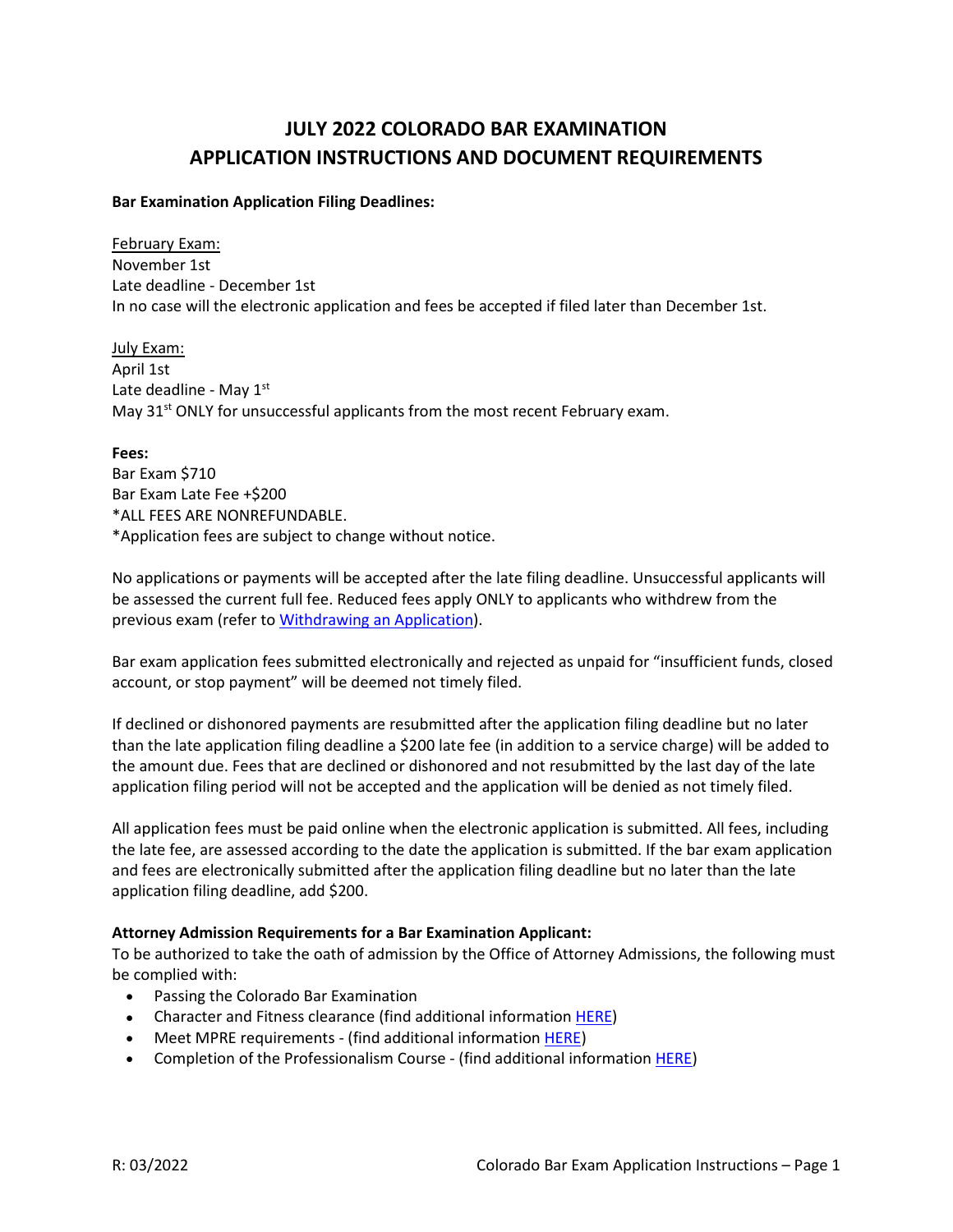#### **Taking the Bar Examination:**

Laptops: If you are taking the exam using a laptop, registration and software download is required. Laptop registration will be open for a limited period. Applicable registration dates will be posted in the document "Laptop Use Requirements and Instructions" at: <https://www.coloradosupremecourt.com/Future%20Lawyers/BarExamination.asp>

Seat Assignments: You must also verify the accuracy of your seating assignment (computer or handwriting). If your seating is incorrect, notify the Office of Attorney Admissions immediately. For deadlines to request seat changes, please refer to "Seat Change Requests" at: <https://www.coloradosupremecourt.com/Future%20Lawyers/BarExamination.asp>

Admission Badge: An Admission Badge will be issued to each examinee at the testing site for each day of the exam in order to enter the test area. Please note that individuals attending CU and DU should submit the required school document to their registrar's office to ensure the required documents is submitted to our office by the school.

Identification: A valid, government-issued, unexpired photo identification (such as a driver's license, the address does not need to match the current address in your Profile) is required to gain entry into the testing area.

General Information about the Bar Exam: Click [here.](https://coloradosupremecourt.com/Future%20Lawyers/AboutBarExam.asp)

Grading of the Bar Exam: Click [here.](https://coloradosupremecourt.com/Future%20Lawyers/HolisticGrading.asp)

Frequently Asked Questions: Click [here.](https://coloradosupremecourt.com/Future%20Lawyers/FAQ_Admissions.asp)

#### Testing Accommodation Requests:

DO NOT delay in requesting a testing accommodation; the request should be completed in tandem with your submission of your exam application.

For instructions on requesting an accommodation requiring a *non-standard testing schedule*, click [here.](https://coloradosupremecourt.com/Future%20Lawyers/TestingAccommodations.asp)

For instructions on requesting an accommodation that *does not require a change to a testing schedule* click [here.](https://coloradosupremecourt.com/Future%20Lawyers/TestingAccommodations.asp) Courtesy accommodations should be submitted in tandem with your application; however, if a situation arises prior to the exam that may require a change in your testing environment, please submit a request for a courtesy accommodation as soon as possible.

**Exam Day Procedures**: Prior to the bar exam, OAA holds a virtual webinar to discuss exam procedures. Additionally, applicant should review and keep a copy of the Applicant Agreement which includes very specific information about personal items, conduct, and computer requirements. Please consider reviewing the Applicant Agreement prior to the webinar. OAA staff will answer questions during the webinar about exam day procedures. Any questions about character and fitness should be directed to your assigned Licensure Analyst.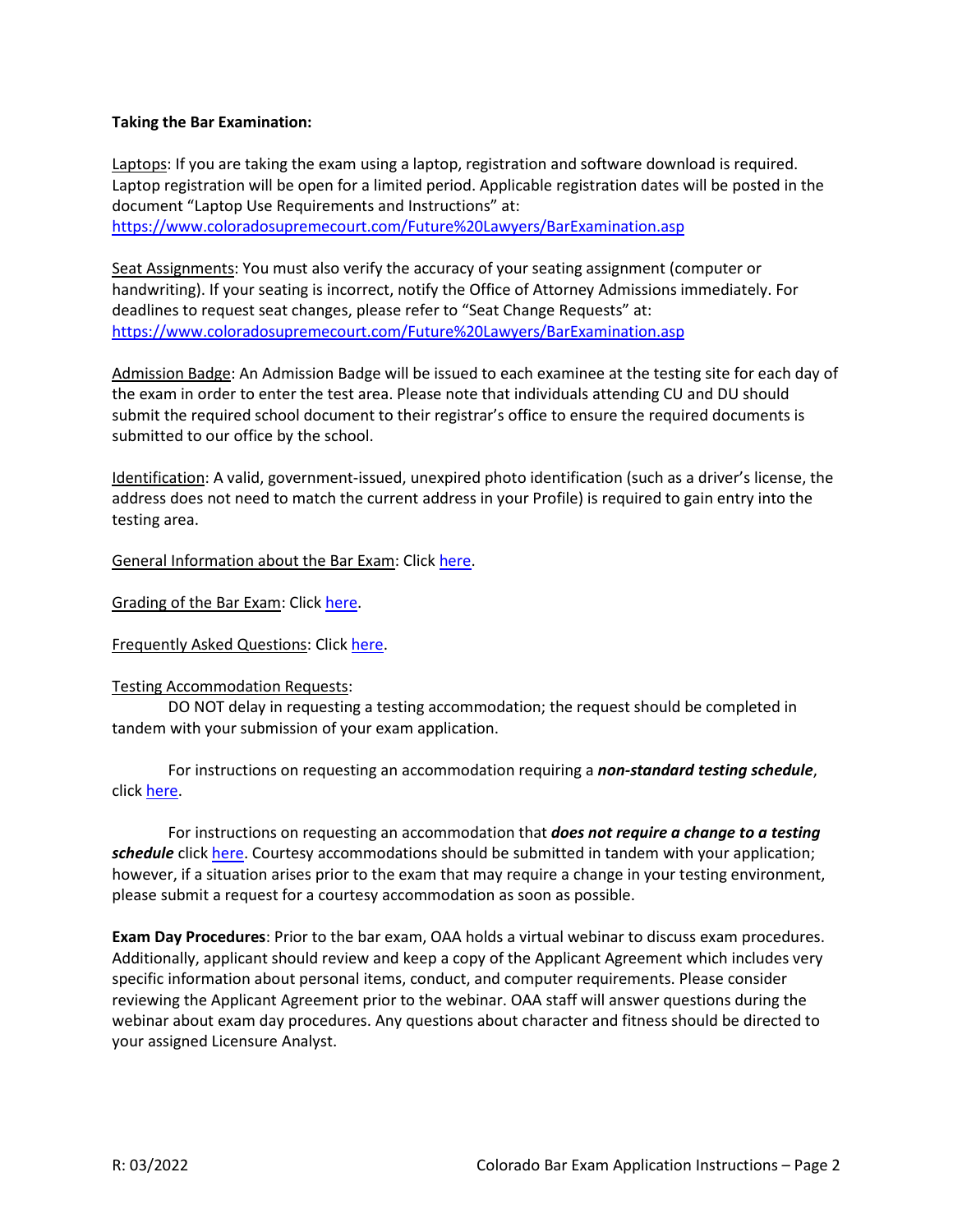#### **Submission of Application Process**:

Once your application has been submitted and the application fee paid, your application is assigned through the application database known as CiviCore to a Licensure Analyst. Any questions you have about the exam or your documentation should be directed to your Licensure Analyst through the CiviCore messaging system. Questions prior to submission of your application may also be submitted via the CiviCore messaging system and will be answered by staff members. We cannot discuss specific applicant -related issues over the phone due to confidentiality and security requirements.

**Submitting Required Documentation**: Note that in Step 4 below, those are the minimum documents required in order for the "submit" button to appear in your CiviCore application so that you may submit your application and pay the fee. Third-party documentation is not required in order to *submit* your application; do not delay the submission of your application waiting on all the documentation that may be needed for your character and fitness review. Most third-party documentation such as a driving record can be submitted late, as the initial focus of your licensure analyst is reviewing applications to ensure that an applicant can be cleared to take the bar exam. Your licensure analyst will let you know if there are outstanding documents either for clearance to sit for the exam or for the character and fitness review. Please approve @csc.state.co.us as an approved sender for your email; calendar to check your application in CiviCore a few times a month to ensure you are not missing important communications about your application or the exam.

# **APPLICATION INSTRUCTIONS**

## **Step 1 – Determine Your Eligibility:**

Applicants who are ineligible to apply as an On-Motion or UBE Score Transfer Applicant are required to pass the Colorado Bar Examination. To be eligible to submit an application for admission to practice law in Colorado as an exam applicant, you must meet the following criteria outline in [C.R.C.P. 203.4.](https://www.coloradosupremecourt.com/Future%20Lawyers/RulesGoverningAdmissions.asp)

## **Step 2 - File a Bar Examination Application:**

The online application requires that you obtain a unique NCBE number. This number may be obtained by going to: [http://www.ncbex.org/.](http://www.ncbex.org/) The following must match exactly what you enter in the Profile of your online application for admission:

- Name
- Date of Birth
- Social Security Number
- NCBE Number

It is not necessary to complete your entire application in one sitting. You can save your progress. Before electronically submitting your completed application, print and save a copy of the completed application and retain for future reference. Save a copy of all forms and documents you file in connection with your application.

Completed applications and forms become the property of the Colorado Supreme Court Office of Attorney Admissions once filed. Similarly, any application prepared and/or submitted using the CiviCore Application Management System (AMS) is the property of the Colorado Supreme Court Office of Attorney Admissions.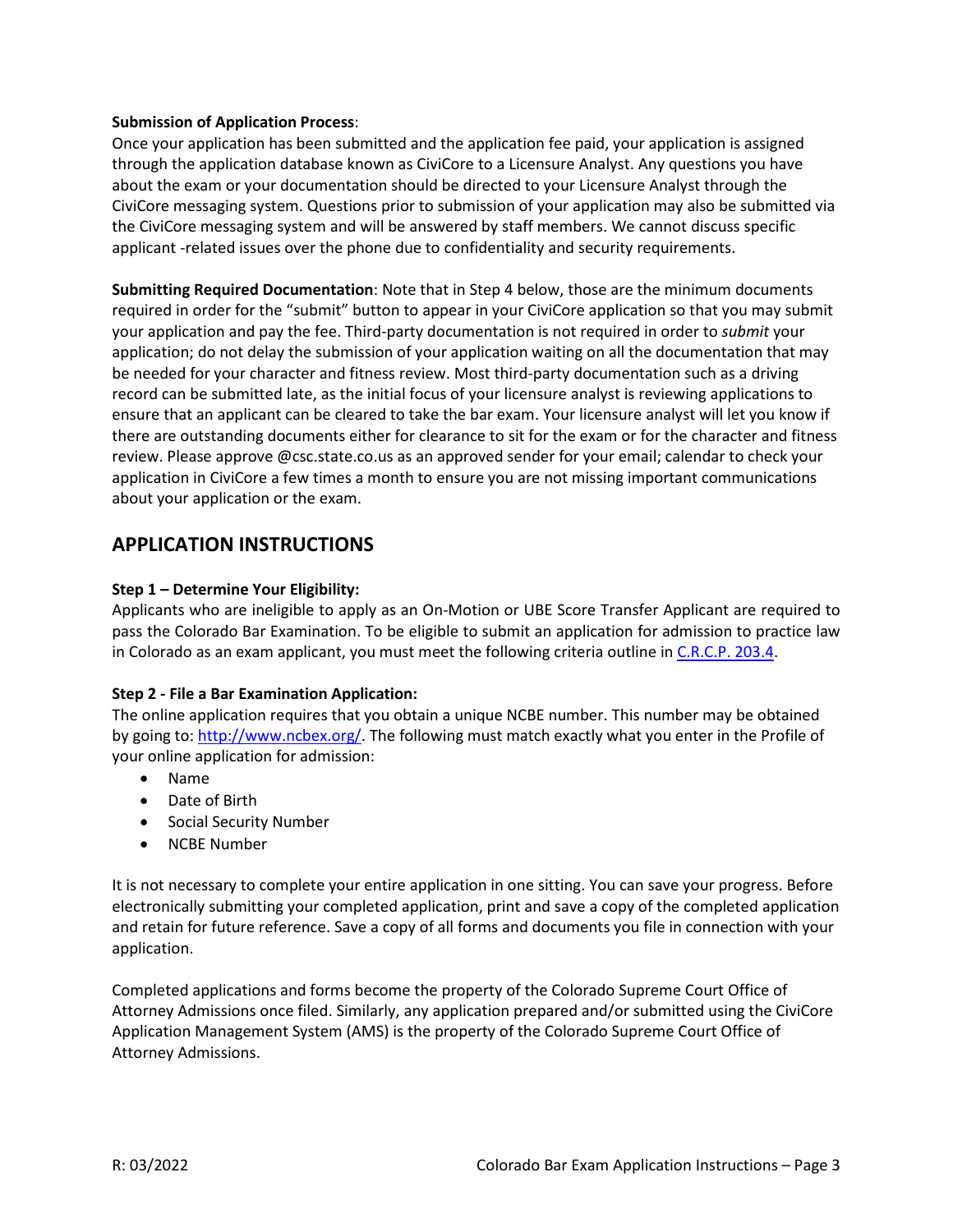Applications must be submitted within two years. After two years, all entered data will be deleted and you will have to start the process again from the beginning.

# **Step 3 - Documents and Information Required to** *Submit* **your Application:**

All applications must be completed and submitted through the **[CiviCore™ Application Management](https://csc.civicore.com/index.php?action=userLogin)  [System \(AMS\)](https://csc.civicore.com/index.php?action=userLogin)**.

For general instructions and instructions for Reapplications to take the bar exam in Colorado, click [here.](https://coloradosupremecourt.com/Future%20Lawyers/ApplicationInstructions.asp)

Your online bar exam application will be deemed timely filed only if you electronically submit your application by the applicable application filing deadlines. In order to submit your application, you must upload the completed:

- Signed Fingerprint Requirement Form;
- Photograph;
- Signed and Notarized Statement of Verification (SOV);
- Signed and Notarized Authorization and Release (A&R); and
- All Question Forms associated with affirmative answers to the following questions are required:
	- o 18;
	- o 22 35; and
	- o 38 41.

These question forms are your PERSONAL narrative in response to your Yes answer to the corresponding question. Applicants are still required to upload supporting or substantiating/supplemental documentation in a timely manner *after* they have submitted their application. This includes documentation in your possession or that must be obtained from third-parties. **You only need your PERSONAL question form filled-out and uploaded to your application so that you may timely** *submit* **your application.** Please DO NOT submit blank question forms; this may be considered a character & fitness issue if you do not properly fill-out the question forms.

Fingerprint Processing and Fingerprint Requirement Form: All applicants must sign and upload the Fingerprint Requirement Form to your application and it is required for each new application submission. This form is required for submission of your application, and is required by the CBI and FBI. It is a notice of your rights in regards to criminal history reports OAA receives from the FBI and CBI.

Having your fingerprints processed in order for OAA to receive a copy of your criminal history from the CBA and FBI is not required to be done prior to submitting your application. Only the Fingerprint Requirement Form is required in order to submit. OAA does not have access to former criminal history reports or the FBI database to review background checks formally completed on applicants for admission in another jurisdiction or former employment. You must have your fingerprints process electronically by one of the State of Colorado's approved vendors. Instructions are posted on our website under "Fingerprint Submission Requirement" at:

[http://coloradosupremecourt.com/Future%20Lawyers/BarExamination.asp.](http://coloradosupremecourt.com/Future%20Lawyers/BarExamination.asp) You must have your fingerprints processed at one of the State's approved vendors each time you apply to take the exam.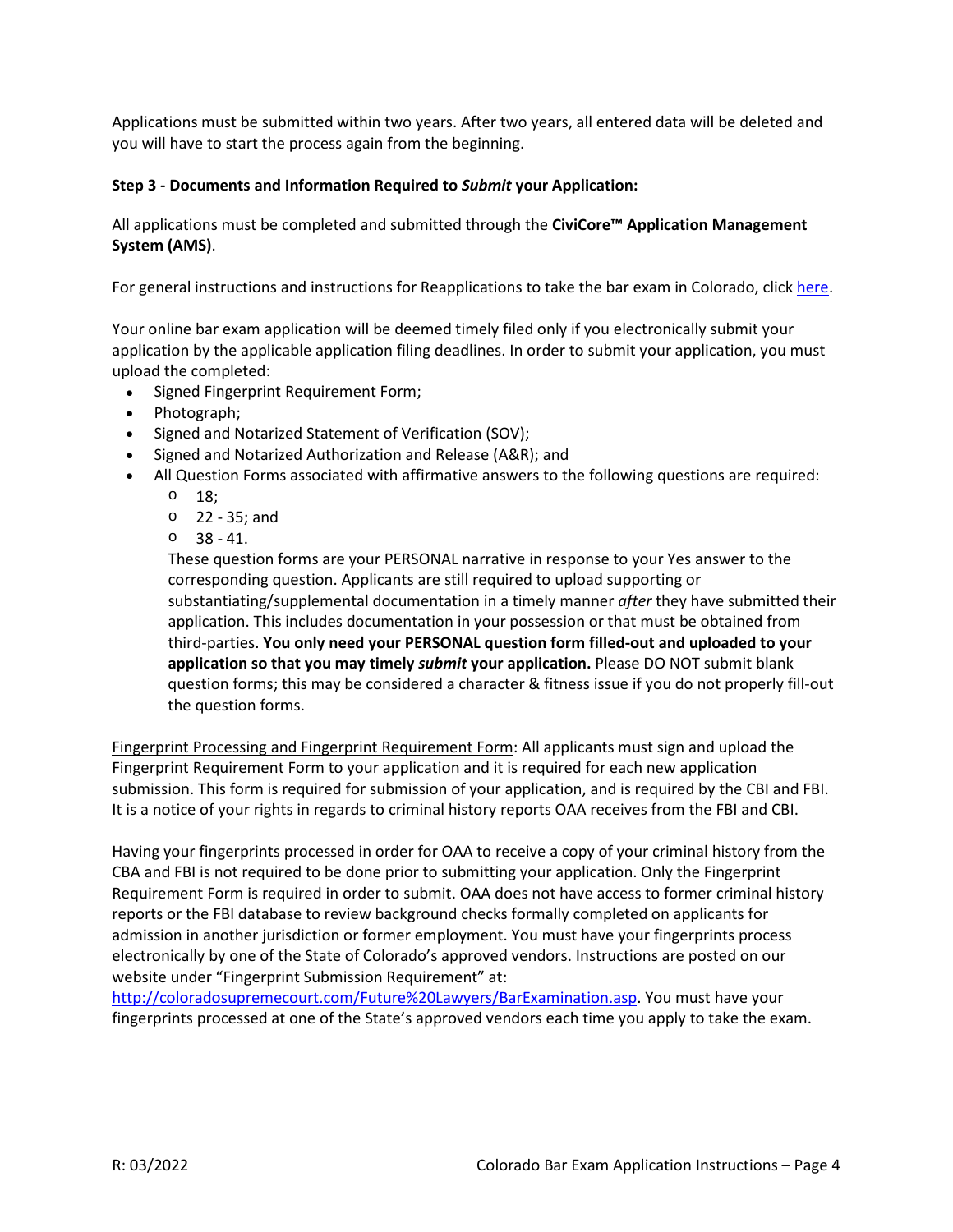Photograph:

A photograph, in compliance as outlined by the US Department of State Passport Photo web page, is required. Review the<https://travel.state.gov/content/travel/en/passports/requirements/photos.html> to see examples of acceptable and unacceptable photos.

A current photograph of yourself is required for submission of your application – it will be used for identification purposes during the bar examination. Your photo must be recent; taken in the last three (3) months to reflect your current appearance. If you previously sat for the bar exam and your photo is deemed to be too old, you will be notified by your licensure analyst to upload a new photo. This will delay clearance for you to sit for the exam if you do not upload a current photo.

Format: MUST be in jpeg, jpg or png format ONLY! (Photos in PDF format will NOT be accepted.) *O* Size of Photo

 $600 \times 600$  PIXELS (not dpi). Please refer to Google or another search engine for instructions on how to save, crop and resize an image file. You can also open and resize a photo in Microsoft Paint.  $\checkmark$  2 x 2 inches (51 x 51 mm) in size.

Statement of Verification: A completed Statement of Verification is required to submit your application.

By completing the Statement of Verification you affirm:

- All statements and representations in your application are true and correct, and
- You understand and will comply with your obligation to report any changes to your application within ten (10) days of occurrence, and
- You understand and will comply with the confidentiality requirements of taking the Multistate Bar Exam (MBE).

Notary execution must be no more than 30 days prior to the date the application is electronically submitted and must appear on the same page as the form itself. Remote notarization is acceptable. Please keep the original document in your file; you do not need to mail in the hardcopy to OAA, but if the original is required your licensure analyst will reach out to you.

Authorization and Release: A completed Authorization and Release is required to submit your application.

By completing the Authorization and Release you allow the Office of Attorney Admissions to conduct a background investigation relative to your character and fitness for admission to practice law.

Notary execution must be no more than 30 days prior to the date the application is electronically submitted and must appear on the same page as the form itself. Remote notarization is acceptable. Please keep the original document in your file; you do not need to mail in the hardcopy to OAA, but if the original is required your licensure analyst will reach out to you.

## Employment History and Reference Requirements:

Employment History: Beginning with your current or most recent, list in chronological order, all periods of employment or self-employment, within the last ten years or since you were first admitted to practice law in any jurisdiction (*whichever is longer but in no case prior to your 18th birthday*). Employment encompasses all part-time and full-time employment **longer than 60 days**, including self-employment,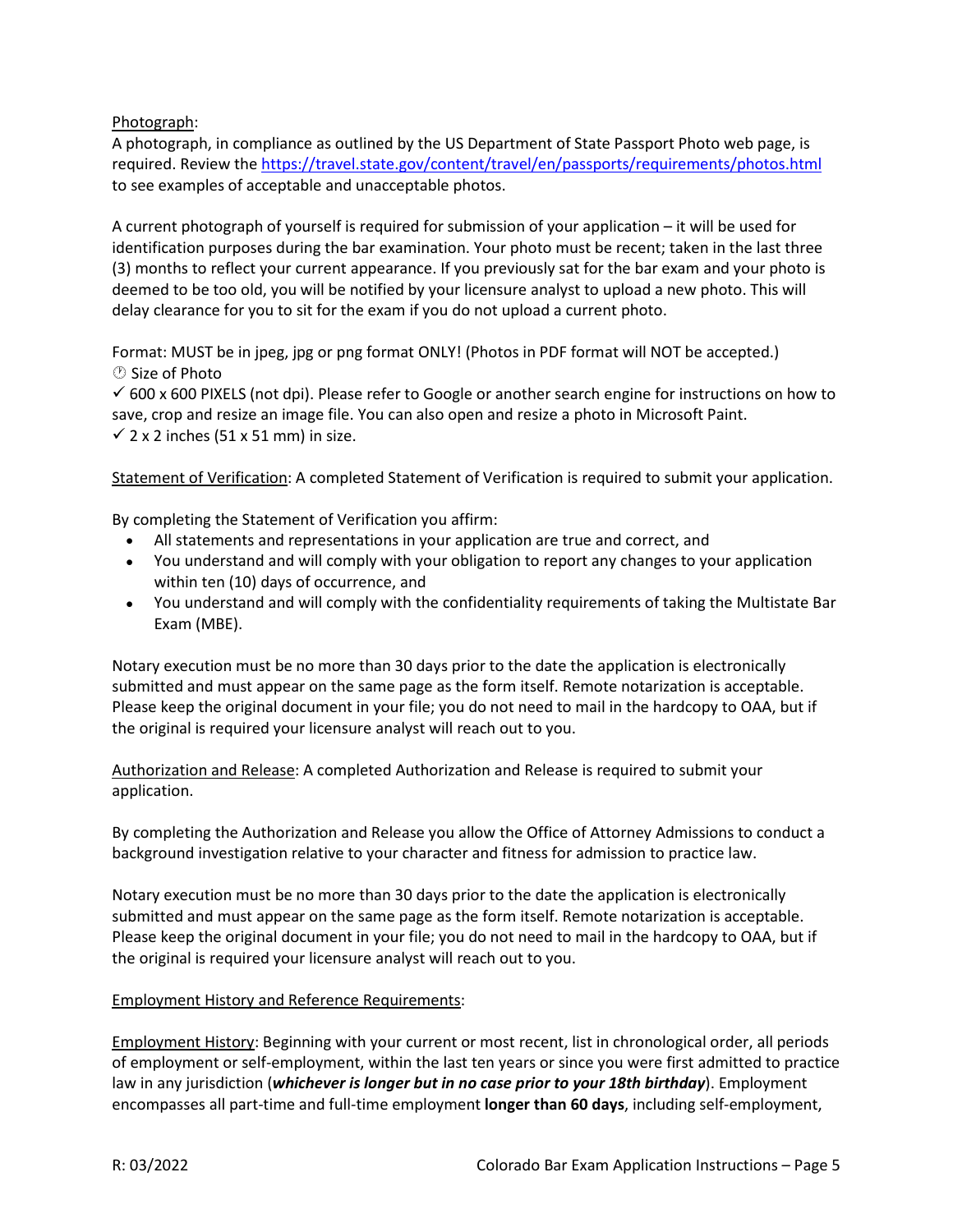externships, internships (paid and unpaid), clerkships, fellowships, military service, volunteer work and temporary employment.

Termination: If your reason for leaving employment was the result of being terminated, disciplined or resignation in lieu of termination, include this period of employment in this section for ANY position **even if the time period for the position was shorter than 60 days.** Complete a separate **FORM 26** as part of your response to Question 26 for EACH incident.

Unemployment: Account for any unemployment period of *more than three months* (i.e., attending law school, studying for the bar examination, seeking employment, etc.) DO NOT include any person related to you by blood or marriage, under your supervision, anyone who resides at your current residential address or any individuals already referred to in your application (Questions 9 or 10).

Solo-Practitioner: For persons admitted in another jurisdiction(s) and who have engaged in private or solo law practice during which there was no supervisor or partner, provide the contact information of a judge or other professional colleague who is able to verify your legal activities.

Self-Employment: DO NOT list yourself as a supervisor or reference for any period of selfemployment. For periods of self-employment provide a detailed narrative of the exact nature of the business in which you were engaged. Provide a reference that can attest to your status of being selfemployed (e.g. a client, cohort, vendor).

Military: If your employment includes periods of military active duty, provide copies of your evaluation reports for each period listed. These may be submitted as supplementary documents.

## Attorney References:

Provide the names and addresses of three attorneys who know you. If you are not admitted to practice law and you do not know three attorneys, substitute law school professors or other professionals.

**Exclusions**: DO NOT include any person related to you by blood or marriage, under your supervision, anyone who resides at your current residential address or any individuals already referred to in your application (Questions 8 or 10).

## Personal References:

Provide the names and complete addresses for at least six people with whom you are personally acquainted.

**Exclusions**: DO NOT include any person related to you by blood or marriage, under your supervision, anyone who resides at your current residential address or any individuals already referred to in your application (Questions 8 or 9).

## **Step 4 - Substantiating/Supplemental Documentation:**

Substantiating and Supplemental documentation is NOT required at time of application submission. In order to the complete the review of your file, however, they are required. Because most Substantiating and Supplemental documentation relies on a third-party to provide, you are encouraged to begin requesting and collecting these documents as soon as possible. Please do NOT wait to submit your admission application until you have these documents. Again, please proceed with submitting your application with the required documents as listed above.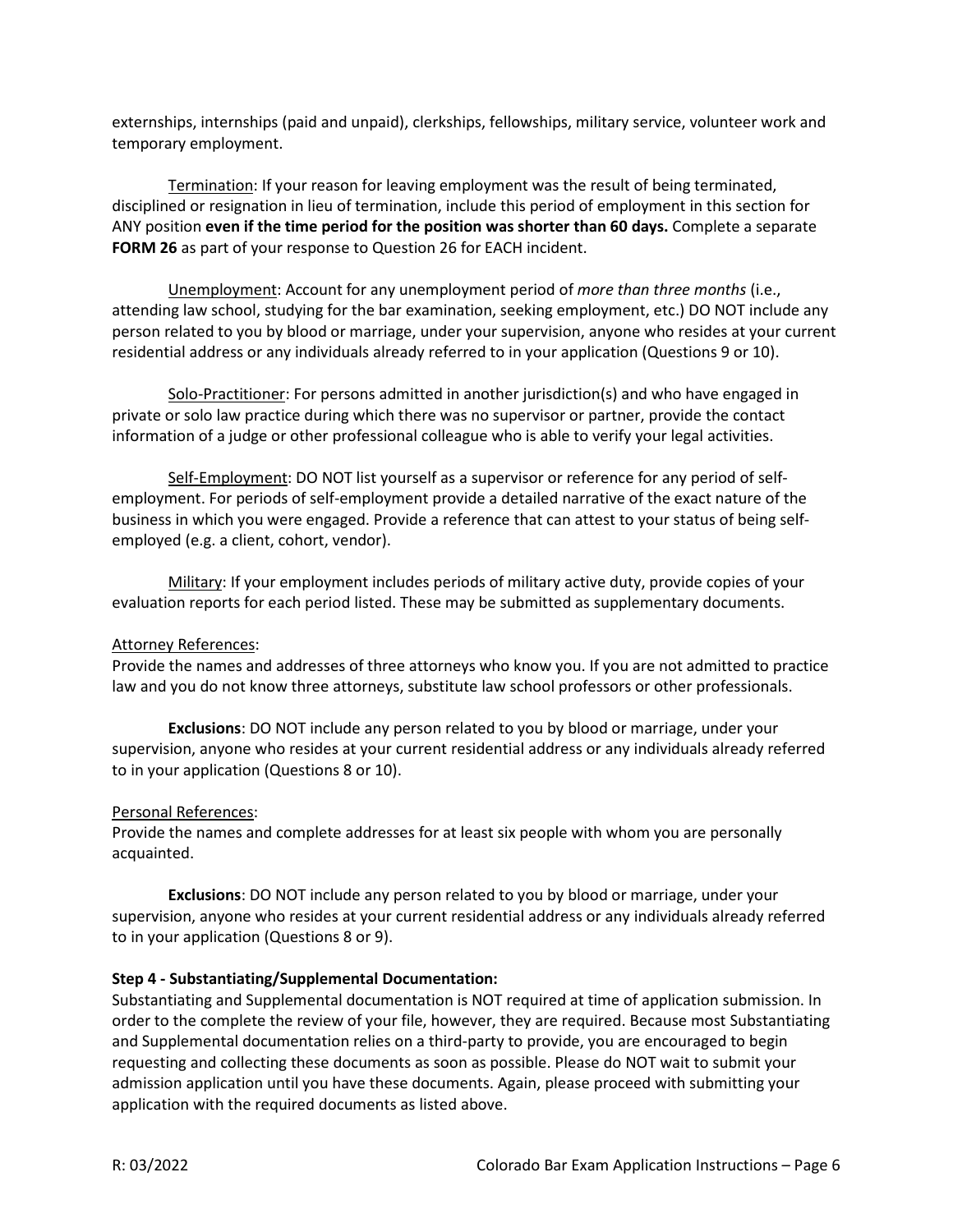A Document Status will be set by a Licensure Analyst after the submission of your application. You will NOT incur late application filing fees if a document is marked "Insufficient."

Law School Graduation Certificate: Domestic Law School Graduates: Send the Law School Graduation Certification Form to the Registrar or Dean of the law school from which you received, or will receive, your J.D. Also arrange for the law school to provide a copy of your complete law school application, including any amendments and/or addendums, directly to the Office of Attorney Admissions. A law school representative may send the Law School Graduation Certificate directly to the Office of Attorney Admission by mail or using the online law school portal at[: here.](https://www.cognitoforms.com/ColoradoSupremeCourtOfficeOfAttorneyRegulationCounsel/ColoradoSupremeCourtOfficeOfAttorneyAdmissionsLawSchoolDocumentSubmissionPortal)

OAA DOES NOT accept certificates from the National Student Clearinghouse.

If you will complete all law school academic requirements prior to the bar examination, but your law degree (J. D.) will not be conferred until after the application filing deadline, your completed Law School Certificate should be submitted to the Office of Attorney Admissions by the following deadlines:

- February Examination February 1st
- July Examination July 1st

If you will complete all law school academic requirements prior to the bar exam; but, your law degree (J. D.) will not be conferred until after the bar examination as a result of law school policies relative to timing of graduation ceremonies, you must obtain authorization to sit for the exam prior to graduation from the Office of Attorney Admissions. Follow the procedures outlined below:

- 1. Submit a formal written request seeking relief from the educational requirements of C.R.C.P. 203.4(3)(a). Requests must be accompanied by written verification from the law school dean or registrar that all academic requirements will be completed prior to the date the bar examination is to be administered, and stating the specific date upon which your degree will be conferred.
- 2. After your degree has been formally conferred, arrange for the registrar or dean to complete the Certificate of Law School Graduation and submit it to the Office of Attorney Admissions. Failure to submit the final Certification of Graduation will result in nullification of your bar examination scores.

Foreign Law School Graduate: Please contact our office for guidance on application submission by emailing **bleinfo@csc.state.co.us** if you have any questions. You will be assigned to an analyst during your eligibility determination time period, which must be done prior to you submitting an application through the CiviCore system.

## Licensed Attorneys:

If you are or previously have been admitted to practice law in another jurisdiction as a licensed attorney – this does not include student practice – you must provide the following:

## Certificate(s) of Standing:

A Certificate of Standing must reflect:

- Your full name
- Date of admission to practice law
- Current status and standing
- Dates for any periods you may have been registered as "inactive" or the equivalent thereof.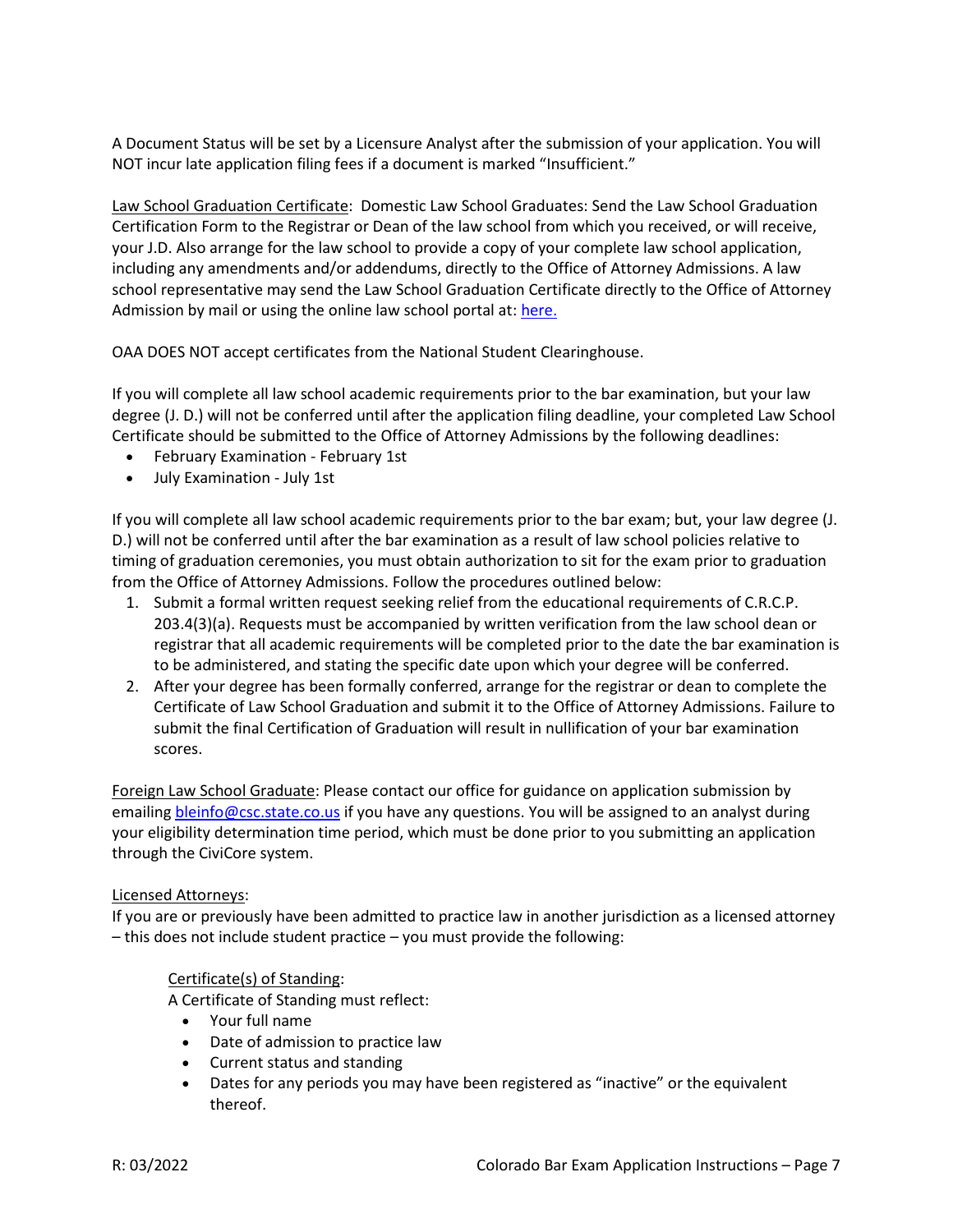A Certificate of Standing CANNOT be dated MORE THAN 30 days prior to the date your application is submitted. Upload the completed document into the designated placeholder. Electronically-issued letters and certificates are acceptable.

#### Letter(s) of Disciplinary History:

If there is no disciplinary history, the certificate or letter must so indicate. A Letter of Disciplinary History CANNOT be dated MORE THAN 30 days prior to the date your application is submitted. Upload the completed document into the designated placeholder. Electronically-issued letters and certificates are acceptable.

Ethnic Survey: Completion of this document is not required as part of the application for admission to practice law in Colorado.

#### **Step 5 - Amending Your Application:**

This is a **continuing obligation** application. Changes must be reported to OAA within ten days of occurrence. You must continue to update your application until you are admitted to practice law in Colorado.

Application Amendment Form - Use this form to report changes to information in your application. Please follow these steps to complete and upload an Application Amendment form:

- 1. Log into CiviCore's online application portal.
- 2. Navigate to the Candidate Homepage.
- 3. At the bottom of the Application Status, locate the icon "Click Here" to amend your application.
- 4. An instructional pop-up window will appear. Read and click "Okay."
- 5. Go to Documents Required page if not automatically routed there.
- 6. Look under the Character and Fitness section for the Application Amendment placeholder.
- 7. Click "Doc Info" icon on the Applicant Amendment placeholder that was created.
- 8. Upload your Application Amendment Form.

#### Residence Update -

Changes to your address, telephone number and email must be recorded directly in your application account.

- 1. Login and go to your Profile.
- 2. Click Edit and add your current contact information.
- 3. Click Submit to save your changes.

## Employment Update –

Changes to your employment need to be reported to OAA by completing and uploading an Application Amendment form. Please reference Question 8, Employment History, for the required information. A sample of our application is located [here.](https://coloradosupremecourt.com/PDF/BLE/App%20with%20Forms.pdf)

#### **Step 6 – Application Processing:**

Your application will be reviewed to determine whether you qualify to sit for the Colorado Bar Examination by your Licensure Analyst. You will receive an exam status notice indicating that your application is complete and you have been cleared to sit for the exam, OR incomplete and you have not been cleared to sit for the exam. This status can be set up to the day before the bar exam. Please do not delay in responding to notices from your Licensure Analyst regarding document deficiencies that may